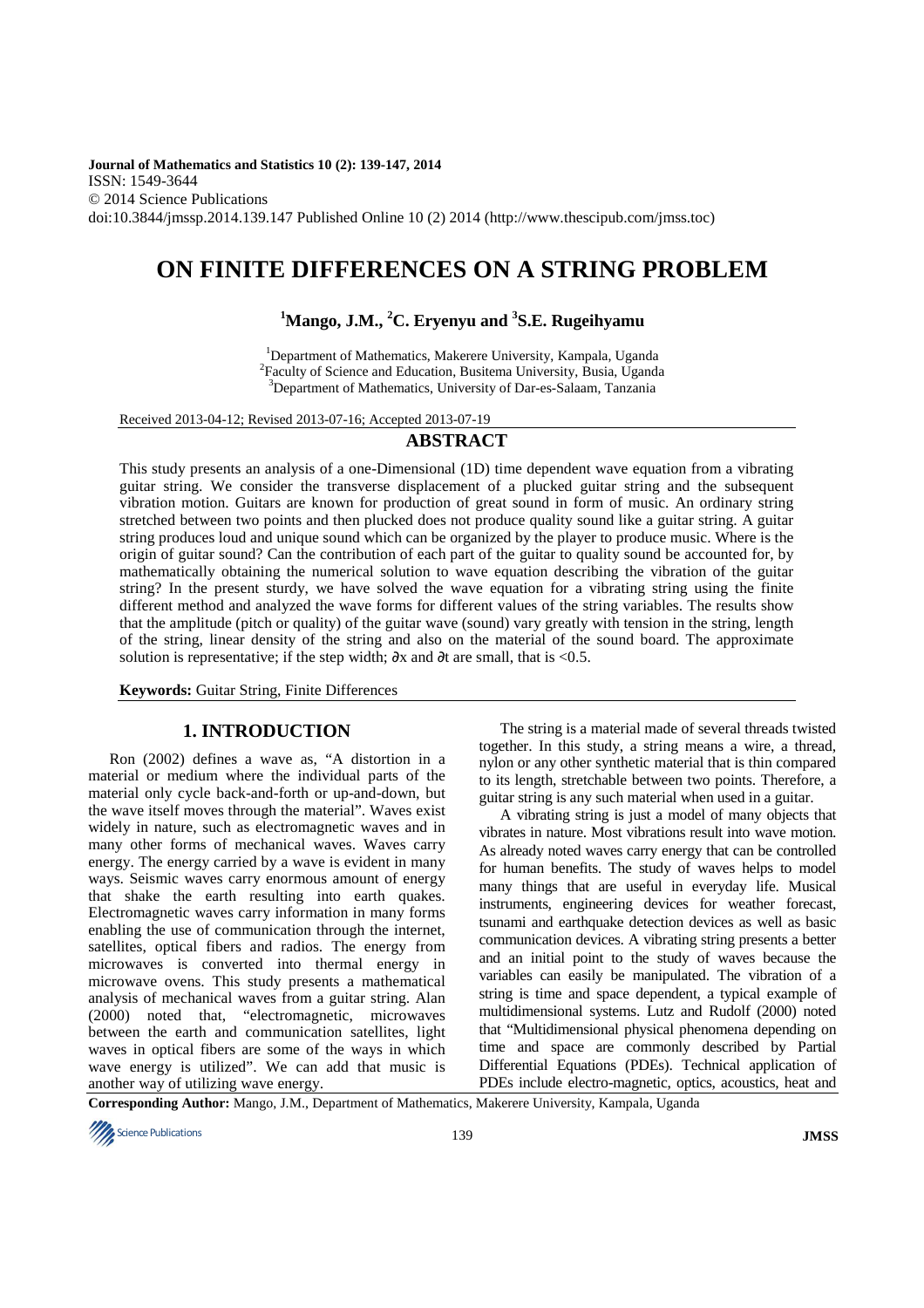mass transfer". We study a classical guitar string for its application in acoustics and entertainment.

#### **1.1. The Guitar**

A basic classical guitar consists of inter connected parts, these include: The head-containing the tuning pegs and head nut for alignment. The neck-this has the strings which are plucked or strummed to vibrate and produce sound, finger board and frets. The body-this consists of the soundboard, bridge and bridge nut (**Fig. 1a**).

John (1999) says, "99% of the guitar sound comes from the soundboard". However, we have to note at this point that the soundboard is 'forced' to vibrate by the string and it vibrates at the same frequency as the string. In a guitar, the mechanical energy used in plucking the string is transferred into mechanical energy of vibration of the string. The string forces the sound board to vibrate which in turn transmit the vibration to the surrounding air. The vibration of the air creates regions of low and high pressure. These are detected by the human ear as sound (**Fig. 1b**).

#### **1.2. Wave Equation for a Vibrating Guitar String**

In the present research, the word 'string' is not used in the sence of 'string matching' algorithm as an essential means for searching biological sequence database as was used by Almazroi (2011), Al-mazroi and Rashid (2011).

Consider a single guitar string plucked from the center and  $u(x, t)$  is the function describing a point along the string (**Fig. 2a-b**).

 $T_1$  and  $T_2$  are tangential tensions at points x and x+∂x respectively. Let ρ be mass per unit length of the string (linear density). The linear density is constant throughout the string, Alan (2000). As the wave propagates from point x to x+∂x, the horizontal component of the tension remains a constant T.

This means:

$$
T_1 \cos \theta = T_2 \cos \phi = T \tag{1.1}
$$

Applying Newton's second law to vertical motion of the string, that is;

Resultant Force = mass×acceleration, implies that:

$$
T_2 \sin \phi = T_1 \sin \theta = \rho \partial x \frac{\partial^2 u}{\partial t^2}.
$$
 (1.2)

From Equation (1.1):

$$
T_1 = \frac{T}{\cos \theta} \text{ and } T_2 = \frac{T}{\cos \phi}.
$$

Substituting for  $T_1$  and  $T_2$  in Equation (1.2) gives:

$$
T \tan \phi - T \tan \theta = \rho \partial x \frac{\partial^2 u}{\partial t^2}.
$$
 (1.3)

Using elementary calculus:

$$
\left(\frac{\delta u}{\delta x}\right)_x = \tan \theta \text{ and } \tan \left(\frac{\delta u}{\delta x}\right)_{x+\delta x} = \tan \phi
$$

Substituting in Equation (1.3) gives:

$$
T\left[\left(\frac{\delta u}{\delta x}\right)_{x+\partial x} - \left(\frac{\delta u}{\delta x}\right)_x\right] = \rho \partial x \frac{\partial^2 u}{\partial t^2}.
$$
 (1.4)

Equation (1.4) can be written as Equation (1.5):

$$
\frac{1}{\partial x} \left[ \left( \frac{\delta u}{\delta x} \right)_{x + \partial x} - \left( \frac{\delta u}{\delta x} \right)_x \right] = \frac{\rho^2 \partial u}{T \partial t^2}.
$$
\n(1.5)



**Fig. 1.** (a) Parts of a guitar (b) Energy transfer in a guitar

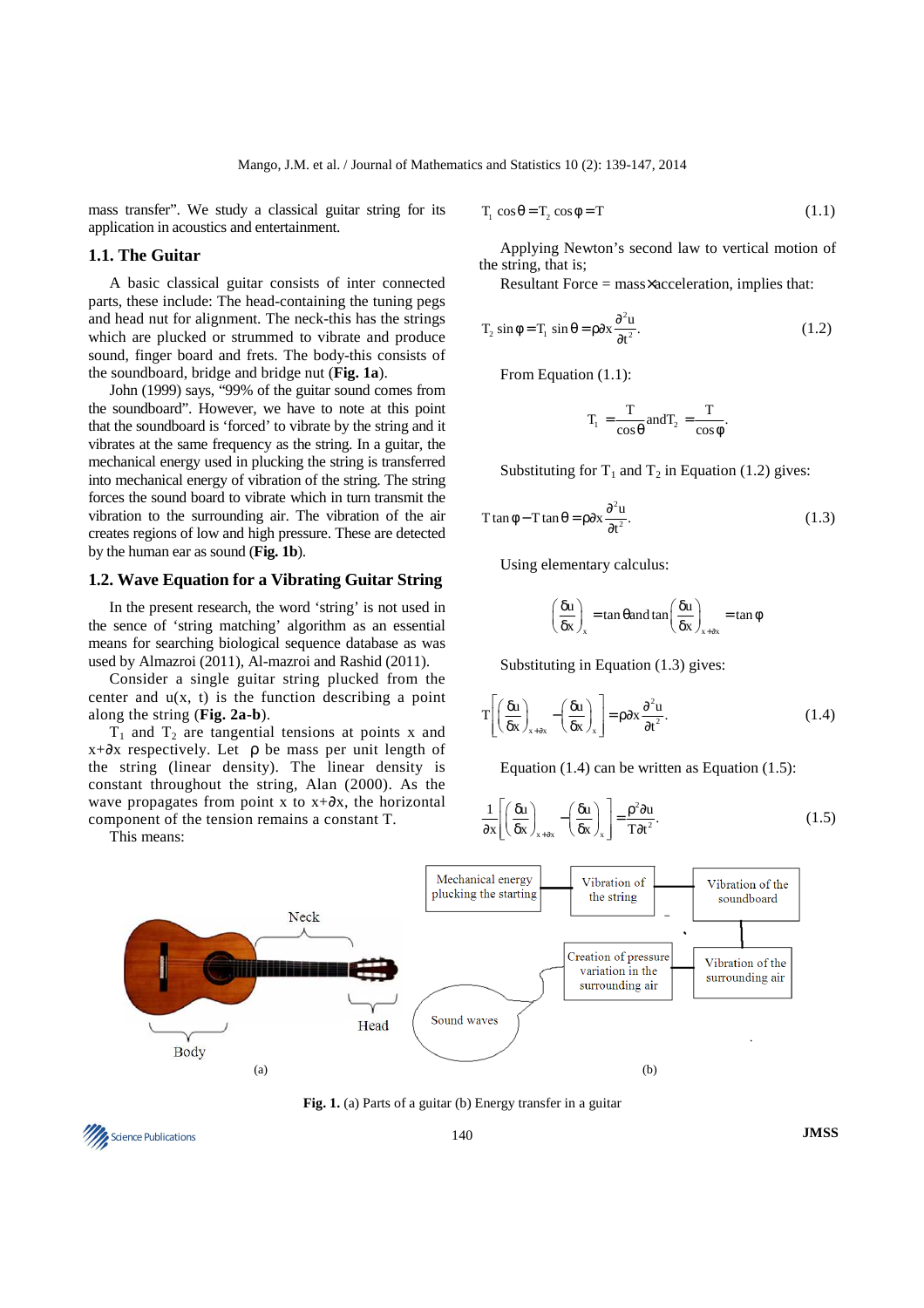#### Mango, J.M. et al. / Journal of Mathematics and Statistics 10 (2): 139-147, 2014



**Fig. 2.** (a) sketch showing a plucked string (b) grid showing the problem domain of  $u(x,t)$ 

Thus:

$$
\frac{\partial^2 u}{\partial x^2} = \frac{\rho \partial^2 u}{T \partial t^2}.
$$
 (1.6)

Introducing the constant  $c^2 = \frac{T}{\rho}$ , Equation (1.6)

becomes:

$$
\frac{\partial^2 u}{\partial x^2} = \frac{1}{c^2} \frac{\partial^2 u}{\partial t^2}.
$$
 (1.7)

Equation  $(1.7)$  is the classical wave equation in one-Dimension (1D),  $\frac{\partial^2}{\partial x^2}$  $\frac{u}{2}$ x ∂  $\frac{\partial u}{\partial x^2}$  represents the 2nd partial derivative of the wave function with respect to the displacement;  $\frac{\partial^2}{\partial x^2}$  $\frac{\partial^2 u}{\partial t^2}$ ∂  $\frac{\partial^2 u}{\partial t^2}$  represents the 2nd partial derivative of the wave function with respect to time; t. The constant c represents the wave speed and it is dependent on the tension in the string and linear density of the string.

# **2. MATERIALS AND METHODS**

#### **2.1. Introduction**

Partial Differential Equations (PDEs) can be solved numerically using finite difference method, Jain (2003). We write MatLab program for finite difference method to generate numerical solution to one Dimensional (1D) wave equation. As Kermit (1992) explained "MatLab is an abbreviation for Matrix Laboratory". It is interactive matrix based software for scientific and engineering calculations, which can be used to solve complex numerical problems.

#### **2.2. Central Difference Methods**

The central difference scheme for Equation (1.7) is obtained using Tailor's series expansion, Jain (2003) and Alejandro (1994). Thus, we then have:

$$
\frac{\{u(x+\partial x,t)-2u(x,t)+u(x-\partial x,t)\}}{(\partial x)^2} = \frac{1}{c^2}
$$
\n
$$
\frac{\{u(x,t+\partial t)-2u(x,t)+u(x,t\partial t)\}}{(\partial t)^2}
$$
\n(2.1)

Introducing the i, j notation such that  $u(x, t) = u_{i,j}$  and also assigning  $\partial x = h$  and  $\partial t = k$ , Equation (2.1) becomes:

$$
\frac{u_{i+1,j} - 2u_{i,j} + u_{i-1,j}}{h^2} = \frac{1}{c^2} \frac{u_{i,j+1} - 2u_{i,j} + u_{i,j-1}}{k^2}.
$$
 (2.2)

Rearranging Equation (2.2) and putting the wave number  $\lambda = \frac{ck}{h}$ :

$$
\mathbf{u}_{i,j+1} = \lambda^2 \mathbf{u}_{i-1,j} + 2(1 - \lambda^2) \mathbf{u}_{i,j} + \lambda^2 \mathbf{u}_{i+1,j} - \mathbf{u}_{i,j-1}.
$$
 (2.3)

Since the string is fixed at both ends, we have the boundary conditions  $u(0,t) = u(L,t) = 0$ .

These conditions are satisfied by the function  $f(x) =$ Asin  $(\pi x)$  when L = 1 and A is a constant. Or f  $(x) = x$ (L-x) for any length L of the string.

To start the finite difference scheme we need the value of  $u_{i-1}$  in order to calculate the value of the wave function at the first time step, (i.e., at,  $i = 0$  and  $j = 0$ ). Evans *et al*. (2000) suggests the use of the initial velocity of the string.

That is Equation (2.4):

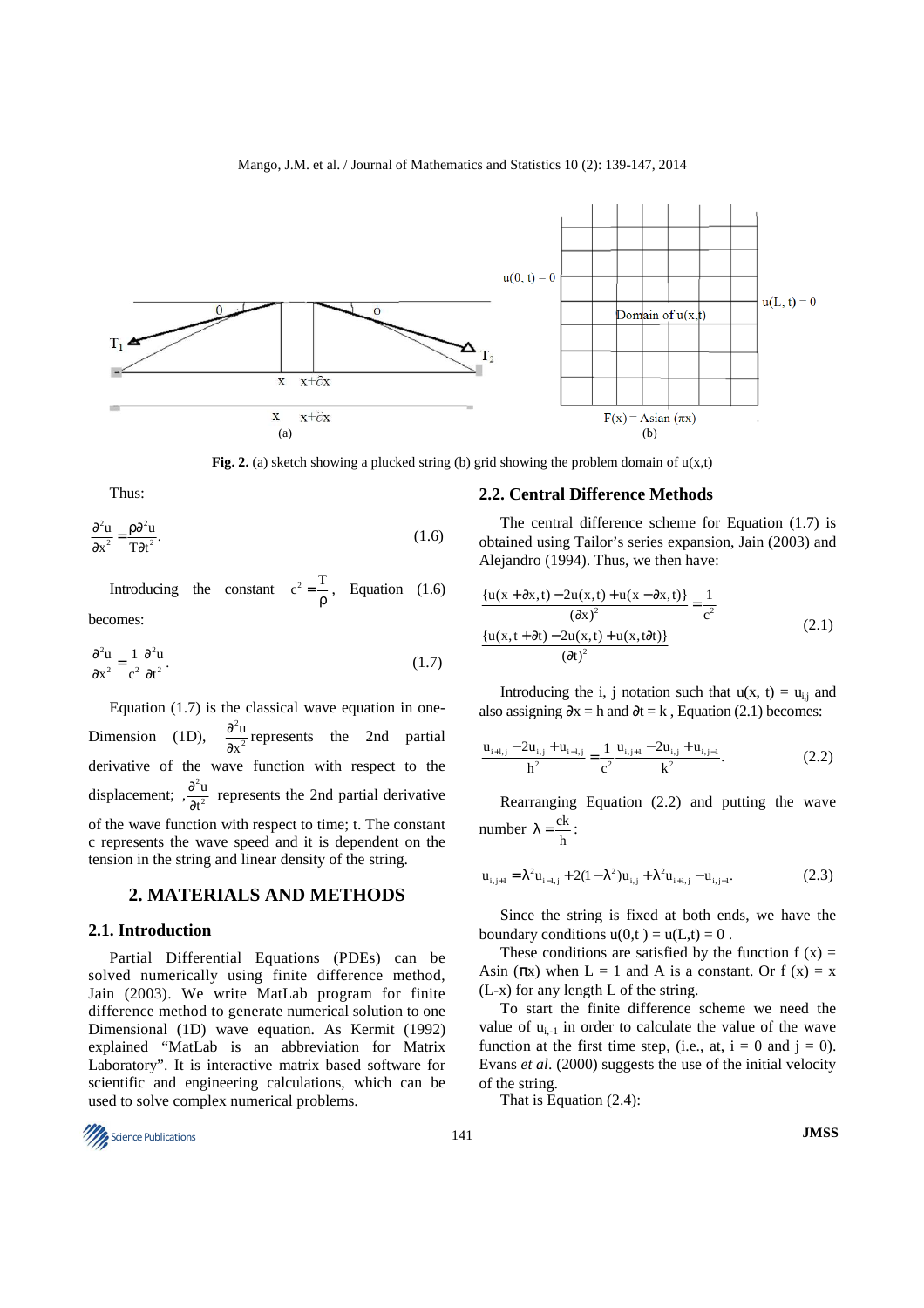$$
\frac{\delta u(x,0)}{\delta t} = g(x). \tag{2.4}
$$

In this case the string is plucked from rest, so the initial velocity  $g(x) = 0$ . Now from Tailor's series we have Equation  $(2.5)$ :

$$
\frac{u(x,t+\partial t) - u(x,t-\partial t)}{2\partial t} = g(x).
$$
 (2.5)

In the i, j notation we have Equation (2.6):

$$
u_{i,-1} = u_{i,1} - 2\partial t g(x). \tag{2.6}
$$

When we substitute  $u_{i-1}$  in Equation (2.3), we get Equation (2.7):

$$
\mathbf{u}_{i,j+1} = \frac{1}{2}\lambda^2 \mathbf{u}_{i-1}(x) + (1 - \lambda^2) \mathbf{u}_{i,j}(x) + \frac{\lambda^2}{2} \mathbf{u}_{i+1}(x) + \partial t \mathbf{g}(x) \tag{2.7}
$$

But  $g(x) = 0$ :

$$
\Rightarrow u_{i,j+1} = \frac{1}{2}\lambda^2 u_{i-1}(x) + (1 - \lambda^2)u_{i,j}(x) + \frac{\lambda^2}{2}u_{i+1}(x) \tag{2.8}
$$

Equation (2.8) is the finite difference scheme used in the analysis of the wave function  $u(x, t)$  at different values of the string parameters.

### **3. RESULTS**

#### **3.1. Introduction**

The solution to the wave Equation (1.7) varies greatly with changes in the string variables. Using Equation (2.8), with the sine function;  $f(x) = 0.2 \sin(x)$  (x) for the condition  $(t = 0)$ , we wrote MatLab m-file program for Equation (2.3) and used it to find the numerical solution to the wave function  $u(x,t)$  at different values of the string parameters.

We analyzed the nature of the wave forms produced by a guitar string in terms of the string variables. Results showed that changes in the length of the string tension and linear density of the string as well as changes in the steps sizes (∂x and ∂t); change the nature of wave form. Changes in tensions and linear density are done by varying the wave constant c while changes in the step sizes are done by varying  $\lambda$ .

For a guitar string we have  $0 \le x \le L$ , t > 0 where L is the length of the string and t represents time, with initial and boundary conditions Equation (3.1 and 3.2):

$$
u(x,0) = f(x) = 0.2\sin(x)
$$
 (3.1)

And:

$$
\frac{\delta u(x,0)}{\delta t} = 0\tag{3.2}
$$

## **3.2. Variation in Values of Length l, the wave Constant c and Steps Sizes, h and k**

The constant  $c = \sqrt{\frac{T}{\rho}}$ ; T represents the tension in the

string and ρ linear density of the string. The value of c will increase with lower values of ρ and higher values of T. Results for different values of c are shown in the **Fig. 3-12**. When c is high the wave form is non uniform as seen in **Fig. 6**.



**Fig. 3.** Wave form, a plot of u(x, t) at  $L = 0.8$ ,  $t = 0.5$ ,  $c = 1$  and  $\lambda = 1$ 

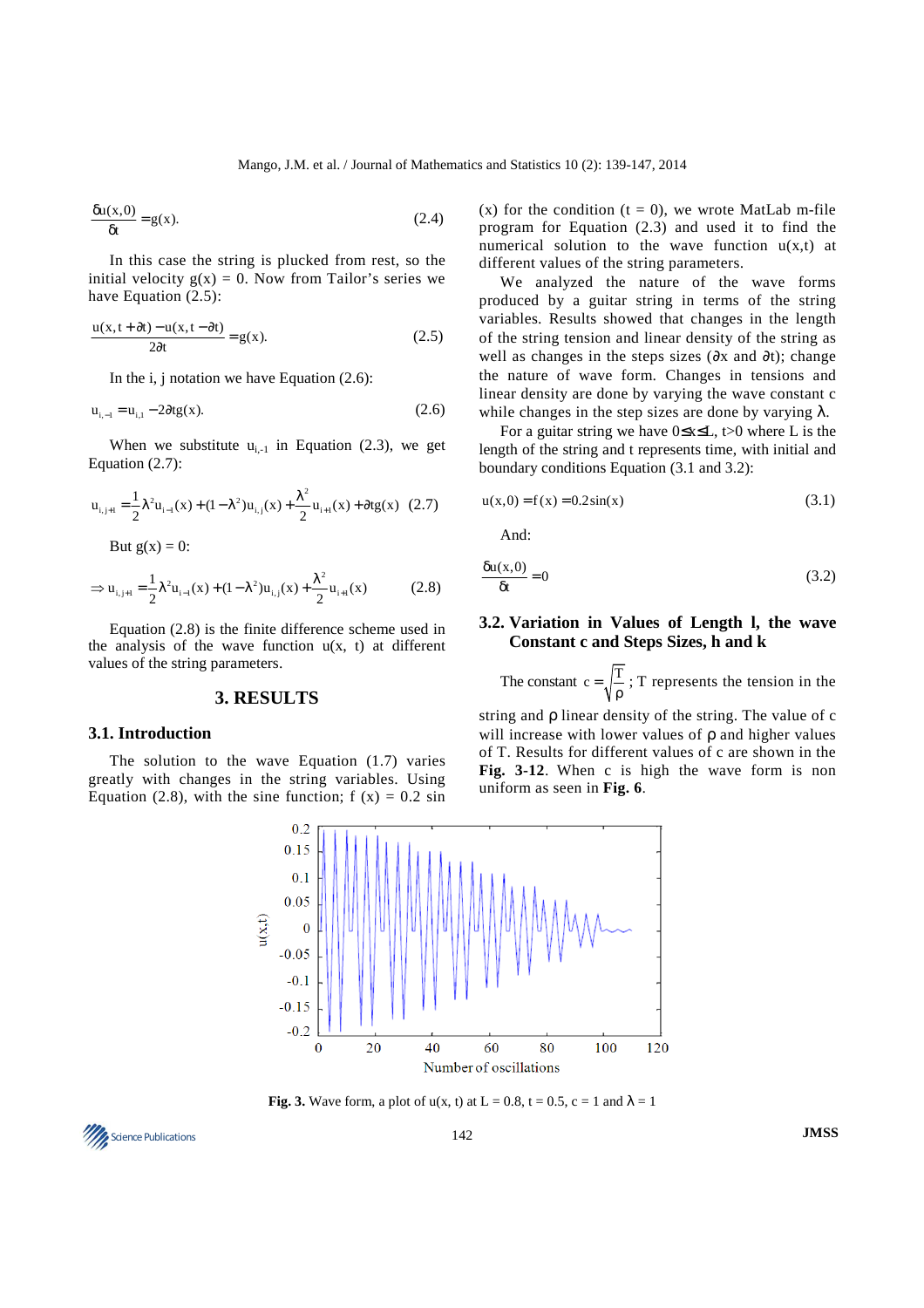

**Fig. 6.** Wave form, a plot of u(x, t) at  $L = 1$ ,  $t = 1$ ,  $c = 5$  and  $\lambda = 5$ 

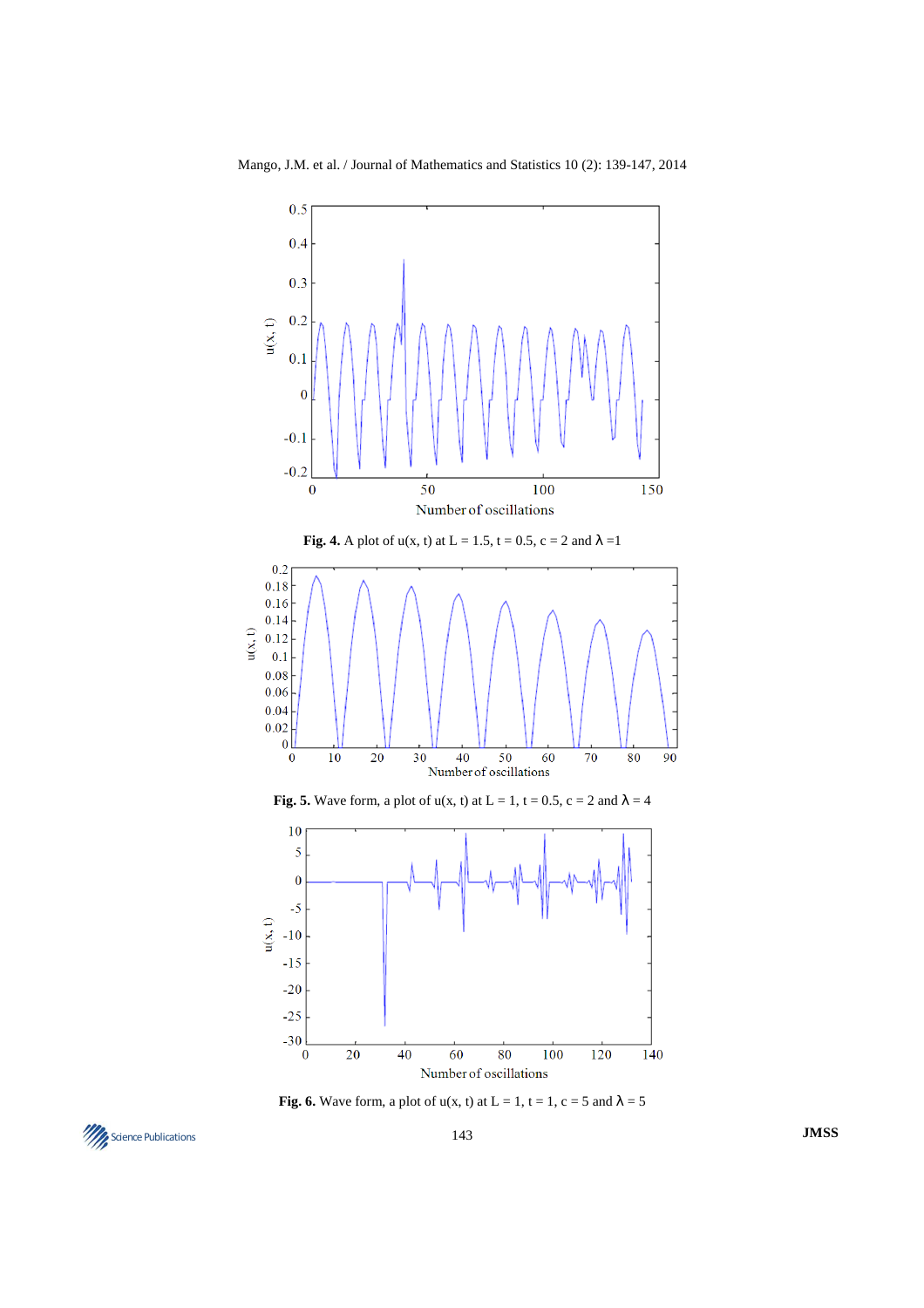

Mango, J.M. et al. / Journal of Mathematics and Statistics 10 (2): 139-147, 2014

**Fig. 7.** Wave form, a plot of u(x, t) at  $L = 1$ ,  $t = 0.5$  and  $c = 2$  and  $\lambda = 2$ 



**Fig. 8.** 3D wire mesh plot of u(x, t) at  $L = 1$ ,  $t = 1$ ,  $c = 3$  and  $\lambda = 3$ 



**Fig. 9.** 3D wire mesh plot of u(x, t) at  $L = 0.8$ ,  $t = 0.5$ ,  $c = 1$  and  $\lambda = 1$ 

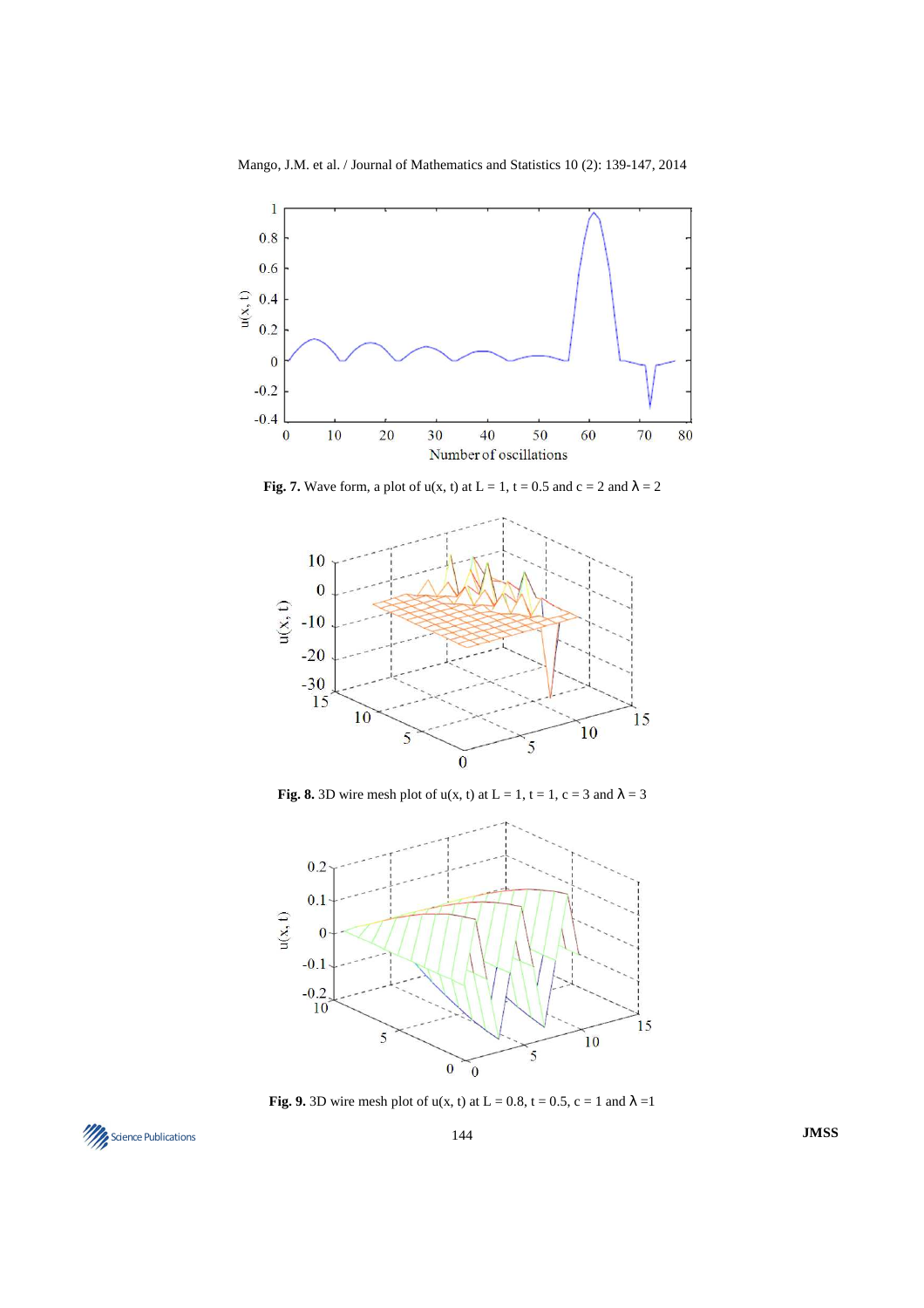

Mango, J.M. et al. / Journal of Mathematics and Statistics 10 (2): 139-147, 2014

**Fig. 10.** 3D wire mesh plot of  $u(x, t)$  at  $L = 0.5$ ,  $t = 0.5$  and  $c = 1$ 



**Fig. 11.** 3D wire mesh plot of u(x, t) at  $L = 1.5$ ,  $t = 0.5$ ,  $c = 2$  and  $\lambda = 1$ 



**Fig. 12.** 3D wire mesh plot of  $u(x, t)$  at  $L = 1$ ,  $t = 1$ ,  $c = 1$  and  $\lambda = 4$ 

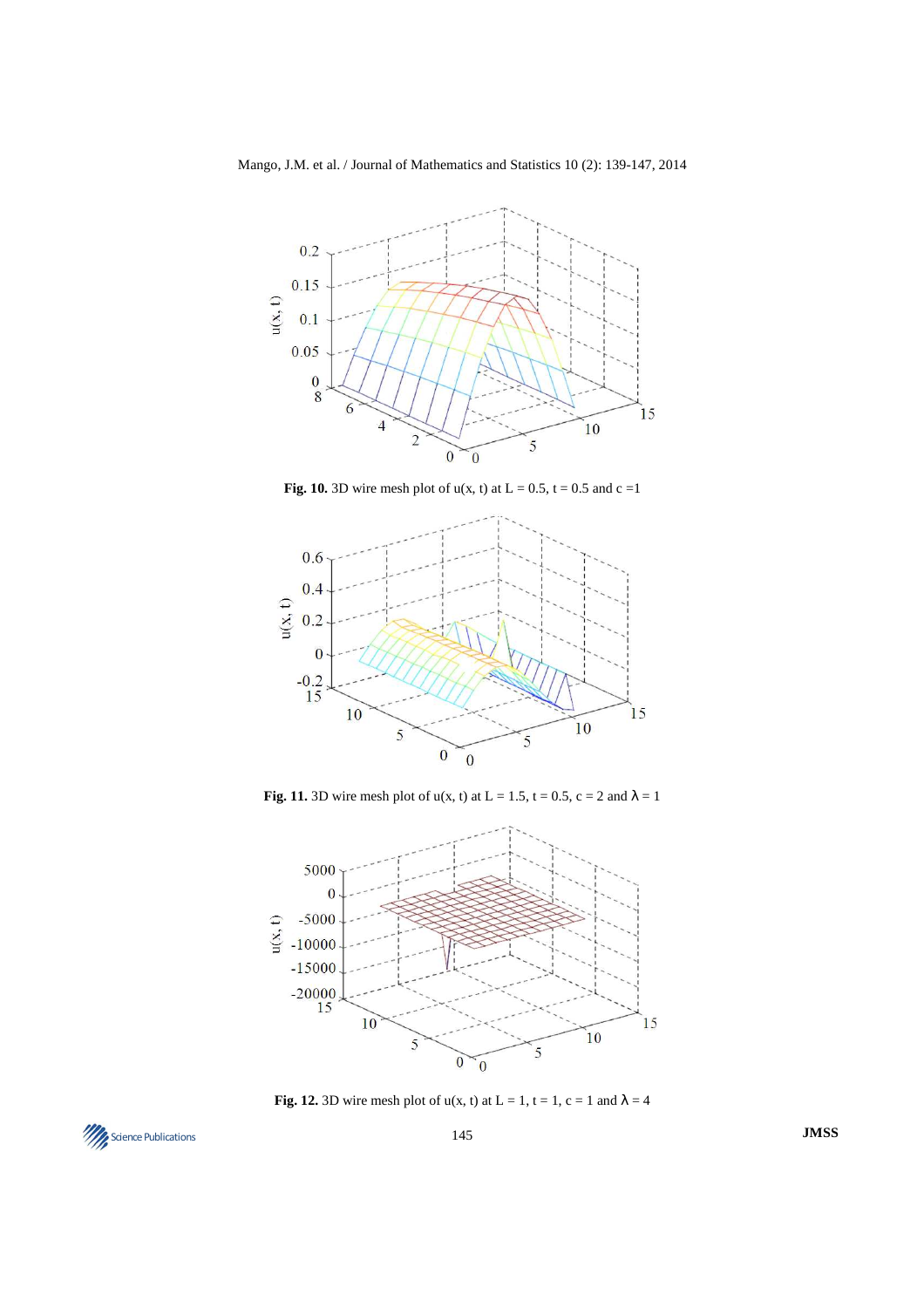This means non uniform frequency of vibrations. Since c depends on tension T, it means to have a mixture of waves with different amplitudes and frequencies, strings should be stretched to different tensions.

For shorter strings at lower values of c ( $c \leq 2$ ), we have many vibrations which die out faster; evident in **Fig. 3-5**. In **Fig. 3**, the amplitude falls just after  $20^{\text{th}}$ mark (see horizontal axis) whereas in **Fig. 4**, the amplitude is nearly uniform up to the  $150<sup>th</sup>$  mark. As Mark (2004) stated "The amplitude of the wave is a measure of the pressure of its oscillations and corresponds to the volume of the sound". The variation in amplitudes due to differences in the length of the strings makes a guitar string to produce varied volumes. The guitar has 'infinitely many strings', because every time a string is tapped against the plate the effective length that is free to vibrate changes. Varied length means varied amplitude and pitch. The varied volumes are organized by the guitar player to produce music.

The effect of the step sizes; h and k is seen by varying  $\lambda$ , since  $\lambda = \frac{ck}{h}$ . Higher values of  $\lambda$  produce

wave forms with non uniform amplitude and frequencies. This means accuracy is lost at higher values of the step width. Compare **Fig. 3**,  $\lambda = 1$ , **Fig. 6**,  $\lambda = 5$  and **Fig.** 7,  $\lambda = 2$ .

The value  $\lambda$  also depends on the wave velocity c, since  $\left(\lambda = \frac{ck}{h}\right)$ , but c is also dependent on the initial force with which the string is plucked, strummed or struck. In this sturdy, it was not possible to mathematically analyze the effects of different values of the initial force. However, it seems clear that while playing the guitar, the strings just need appropriate force to make them vibrate with stable frequencies.

## **3.3. The Wave Forms for Different Values of String Variables**

In the plot of **Fig. 3** where,  $L = 0.8$ , the wave form (vibrations) die off faster, around the  $100<sup>th</sup>$  mark, compared to the one in **Fig. 4** where  $L = 1.5$ 

The plot **Fig. 4** shows a wave form with a stable and fairly uniform frequency. The parameters here are nearly average. However the sharp peak with 'amplitude',  $>0.2$  and also after the  $100<sup>th</sup>$  mark, the wave oscillated above the rest line. This anormally could have occurred due to truncation errors incurred in deriving the finite difference scheme or due to higher value of c.  $(c = 2)$ .

The key thing to note in plot of **Fig. 5** is that the wave existed only above the rest position, which may not be true. This could have been due to the step sizes,  $\lambda = 4$ . The estimated solution is not accurate.

The plot of **Fig. 6** shows the effect of the high vales of  $\lambda$ . At  $\lambda = 5$ , the frequency is not uniform also extreme and non uniform amplitudes are observed. This means the computed values of  $u(x, t)$  are not any near in agreement with exact values.

In the plot **Fig. 7** the string did not vibrate for long, because  $c = 2$  is relatively high. The vibrations died to zero just before the  $80<sup>th</sup>$  mark (see horizontal axis). Also some extreme vales are observed far from the theoretically expected pattern. When compared with **Fig. 5**, much the oscillations in **Fig. 5** continued passed the  $80<sup>th</sup>$  mark when  $\lambda = 4$ , the solution seem out of trend of a wave, it is only above the rest position.

## **3.4. The Three Dimensional Plot of U(x, t), Figure 8-12**

At high values of  $\lambda$ , **Fig. 8** the approximations are really poor. For a normal wave, this would show up and own folding plane as it nearly appears so in **Fig. 11**, where  $\lambda = 1$ .

Note that **Fig. 9** is a 3D plot of the waveform of **Fig. 3**. It is representative of the wave nature.

In the plot of **Fig. 10**, the vibrations (oscillations) appears to have been noticeable for just one cycle and die off. It could be due to small value of L, shortest in among all the sets of data.

The plot of **Fig. 11** shows a better approximation to  $u(x, t)$ . Undulating plane, hill and slopes like it is on earth surface. Note. The data used to plot this is the same as that use in **Fig. 4**.

The set of result **Fig. 12** also gives a poor approximation to the wave function. The plot shows no part of the wave above the rest position,  $u(x, t) = 0$ . The value  $\lambda$  at 4 may be too high for accurate results.

# **4. DISCUSSION**

Following from the analysis of the different wave forms and mesh plot of the wave function, we can make some discussions about the wave from the a guitar string.

#### **4.1. The Length of the String**

The frequency of vibration of a guitar sound (pitch) varies greatly with the free length of the string. When the free length is short, the vibration is faster and shorter and this produces a high pitch. But guitars have strings of the same length; however, the process